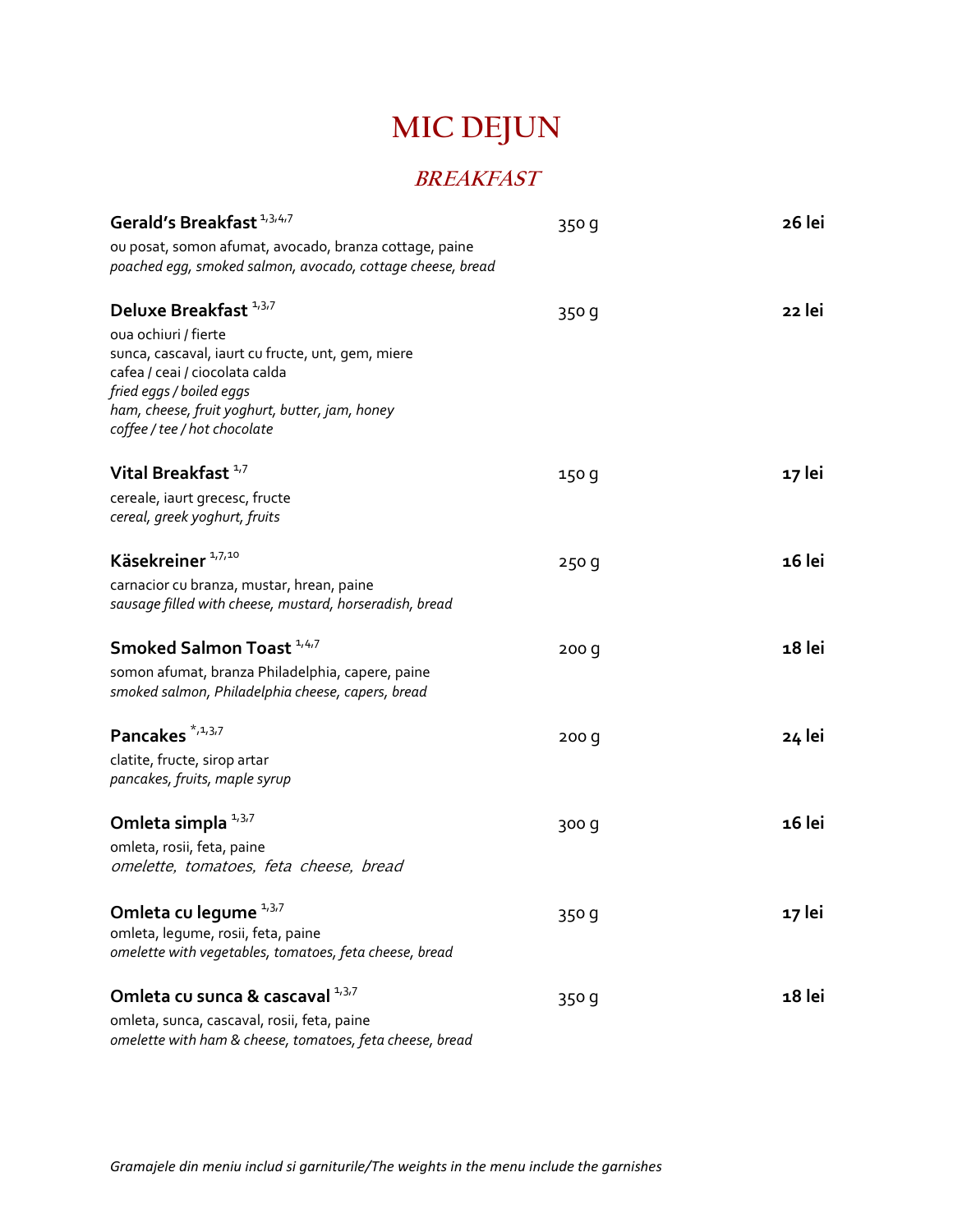## **BAR SNACKS**

| Burger a la Gerald's *,1,7,10                                                                                                                                                                                           | 450 g | 55 lei |
|-------------------------------------------------------------------------------------------------------------------------------------------------------------------------------------------------------------------------|-------|--------|
| carne vita & porc, chifla alba/neagra, salata verde, bacon, rosii, branza Paladin, cartofi wedges, sos Gerald's<br>beef & pork mix, white/black bun, green salad, bacon, tomatoes, Paladin cheese, wedges, Gerald's dip |       |        |
|                                                                                                                                                                                                                         | ****  |        |
| Ham & Cheese Toast / Cheese Toast *,1,7<br>paine toast, sunca, cascaval, cartofi prajiti, sos<br>toast bread, ham, cheese, French fries, dip                                                                            | 250q  | 23 lei |
|                                                                                                                                                                                                                         | ****  |        |
| Pork Ribs <sup>*,10</sup><br>coaste de porc, cartofi prajiti, sos Gerald's<br>pork ribs, French fries, Gerald's dip                                                                                                     | 350 g | 35 lei |
|                                                                                                                                                                                                                         | ****  |        |
| Chicken Crispy *,1,3,7,11<br>piept pui, cartofi prajiti, sos<br>chicken breast, French fries, dip                                                                                                                       | 400 g | 33 lei |
|                                                                                                                                                                                                                         | ****  |        |
| Spicy Chicken Wings <sup>*,1,10</sup><br>aripioare pui picante, cartofi wedges, sosul casei<br>spicy chicken wings, wedges, dip                                                                                         | 350 g | 38 lei |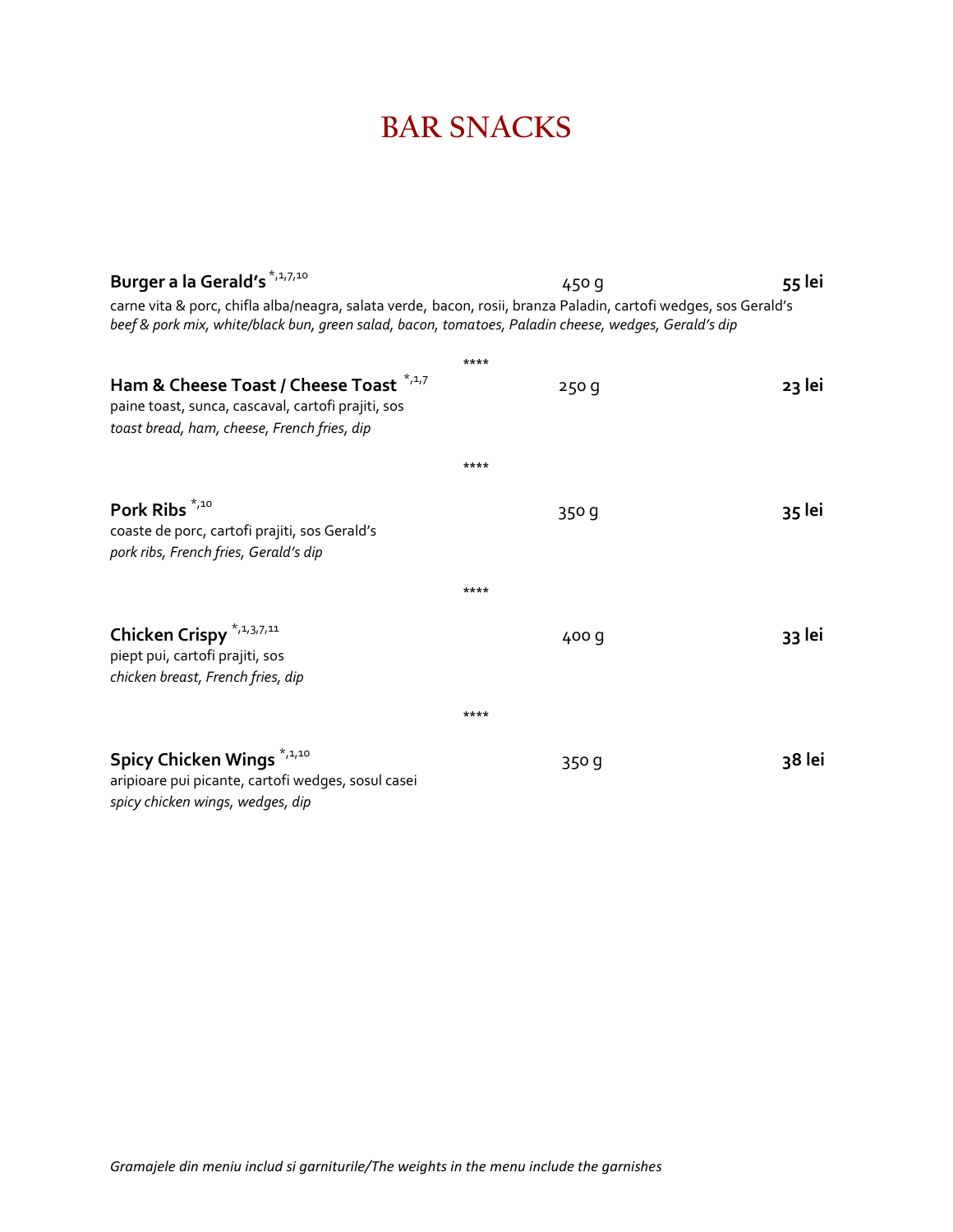# **Á la Carte**

#### **APPETIZERS**

|                                                                                                              | **** |       |        |
|--------------------------------------------------------------------------------------------------------------|------|-------|--------|
| Insalata Caprese <sup>7,8</sup><br>mozzarella, rosii cherry, pesto                                           |      | 250 g | 22 lei |
| mozzarella, cherry tomatoes, pesto                                                                           | **** |       |        |
| Bruschetta <sup>1,7</sup><br>bruschete cu, rosii, masline, mozzarella                                        |      | 250q  | 24 lei |
| bruschetta with tomatoes, olives and mozzarella                                                              | **** |       |        |
| Prosciutto Crudo Rucola e Parmigiano <sup>1,7</sup><br>prosciutto crudo, rucola, parmezan, paine             |      | 250q  | 28 lei |
| prosciutto crudo, rucola salad, parmesan, bread                                                              | **** |       |        |
| Beef Carpaccio <sup>*</sup> <sup>7,11</sup><br>carpaccio vita, pesto, seminte pin, rucola marinata, parmezan |      | 300 g | 38 lei |
| beef carpaccio, pesto, pine seeds, marinated rucola, parmesan                                                | **** |       |        |
| Smoked Salmon & Capers <sup>1,4</sup><br>somon afumat, rosii, capere, lamaie, paine                          |      | 250 g | 28 lei |
| smoked salmon, tomatoes, capers, lemon, bread                                                                |      |       |        |

#### **SOUPS**

| Minestrone <sup>9</sup>                                                                              | ****         | 400 g | 16 lei |
|------------------------------------------------------------------------------------------------------|--------------|-------|--------|
| Supa de pui *,9<br>chicken soup                                                                      |              | 400 g | 18 lei |
| Ciorba de vacuta *,9<br>beef soup                                                                    | ****         | 400 g | 18 lei |
| Ciorba radauteana *,1,3,7                                                                            | ****<br>**** | 400 g | 18 lei |
| Ciorba de burta *,1,3,7                                                                              | ****         | 400 g | 18 lei |
| Supa crema de rosii 7,9<br>tomato cream soup                                                         |              | 400 g | 16 lei |
| Supa crema de morcov & ghimbir <sup>1,7</sup><br>carrot & ginger cream soup with orange and croutons | ****<br>**** | 400 g | 26 lei |
| Supa zilei / Soup of the Day                                                                         |              | 400 q | 18 lei |

*Gramajele din meniu includ si garniturile/The weights in the menu include the garnishes*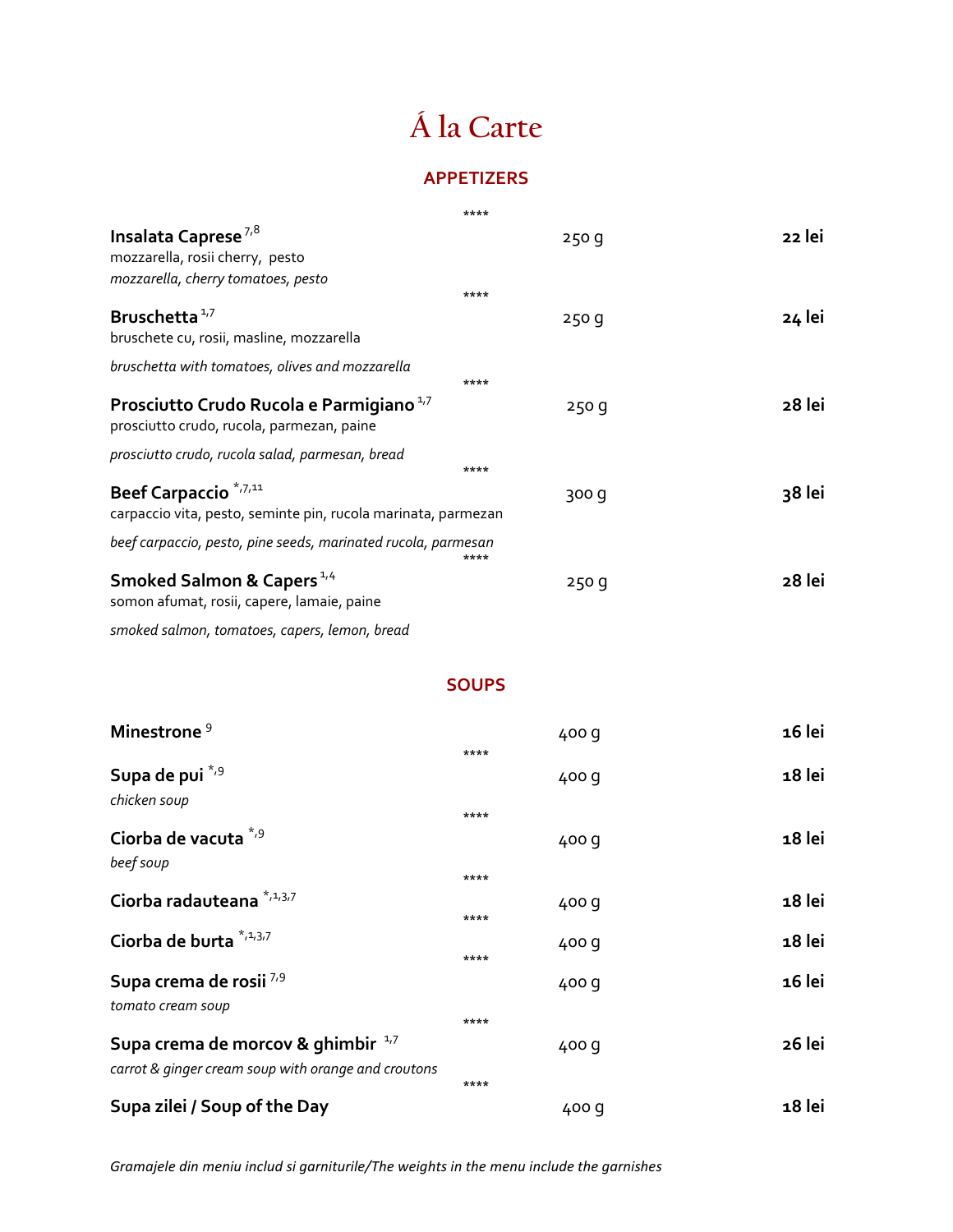|                                                                                                                                       | <b>SALADS</b> |        |
|---------------------------------------------------------------------------------------------------------------------------------------|---------------|--------|
| Salata Verdure <sup>*,5</sup><br>salata verde, rosii cherry, stafide, piept pui, vinegreta rodie                                      | 300 g         | 30 lei |
| green salad, cherry tomatoes, raisins, chicken breast, pomegranate vinaigrette                                                        |               |        |
| Salata A la Chef <sup>3,7</sup><br>salata verde, sunca, cascaval, ou fiert, porumb, ceapa rosie                                       | 300 g         | 28 lei |
| green salad, ham, cheese, eggs, corn, red onion                                                                                       | ****          |        |
| Salata Greceasca <sup>7</sup><br>rosii, castraveti, feta, masline, ceapa rosie                                                        | 300 g         | 27 lei |
| tomatoes, cucumbers, feta cheese, olives, red onion                                                                                   | ****          |        |
| Salata Tonno <sup>4</sup><br>salata verde, rosii cherry, ridichi, ceapa rosie, masline, ton                                           | 300 g         | 33 lei |
| green salad, cherry tomatoes, radish, red onion, olives, tuna                                                                         |               |        |
|                                                                                                                                       | <b>PASTA</b>  |        |
| Pasta Arrabiata <sup>1,3</sup><br>paste, sos rosii, chilli                                                                            | 400 g         | 25 lei |
| pasta, tomato sauce, chilli                                                                                                           | ****          |        |
| Pasta Carbonara <sup>1,3,7</sup><br>pasta, smantana lichida, bacon, ou, parmezan                                                      | 450 g         | 28 lei |
| pasta, cream, bacon, egg, parmesan                                                                                                    | ****          |        |
| Pasta Bolognese <sup>*,1,3,7</sup><br>paste, sos Bolognese vita & porc, parmesan                                                      | 6oo q         | 32 lei |
| pasta, Bolognese sauce beef & pork, parmesan                                                                                          | ****          |        |
| Truffle Pasta <sup>1,3,8</sup><br>paste, trufe, rosii cherry, patrunjel ulei de masline                                               | 400 g         | 55 lei |
| pasta, truffles, cherry tomatoes, parsley, olive oil                                                                                  | ****          |        |
| Asian Style Pasta <sup>1,3,6,11</sup><br>paste, sos soia, sos sweet chilli, ardei, dovlecei, ceapa, usturoi, ulei susan, ulei masline | 400 g         | 40 lei |
| pasta, soya sauce, sweet chilli sauce, peppers, zuchinni, onions, garlic, sesam oil, olive oil                                        | ****          |        |
| Pasta ai Frutti di Mare *,1,2,3,4<br>paste, fructe de mare, rosii cherry, usturoi, patrunjel, ulei masline                            | 400 g         | 58 lei |
| pasta, seafood, cherry tomatoes, garlic, parsley, olive oil                                                                           |               |        |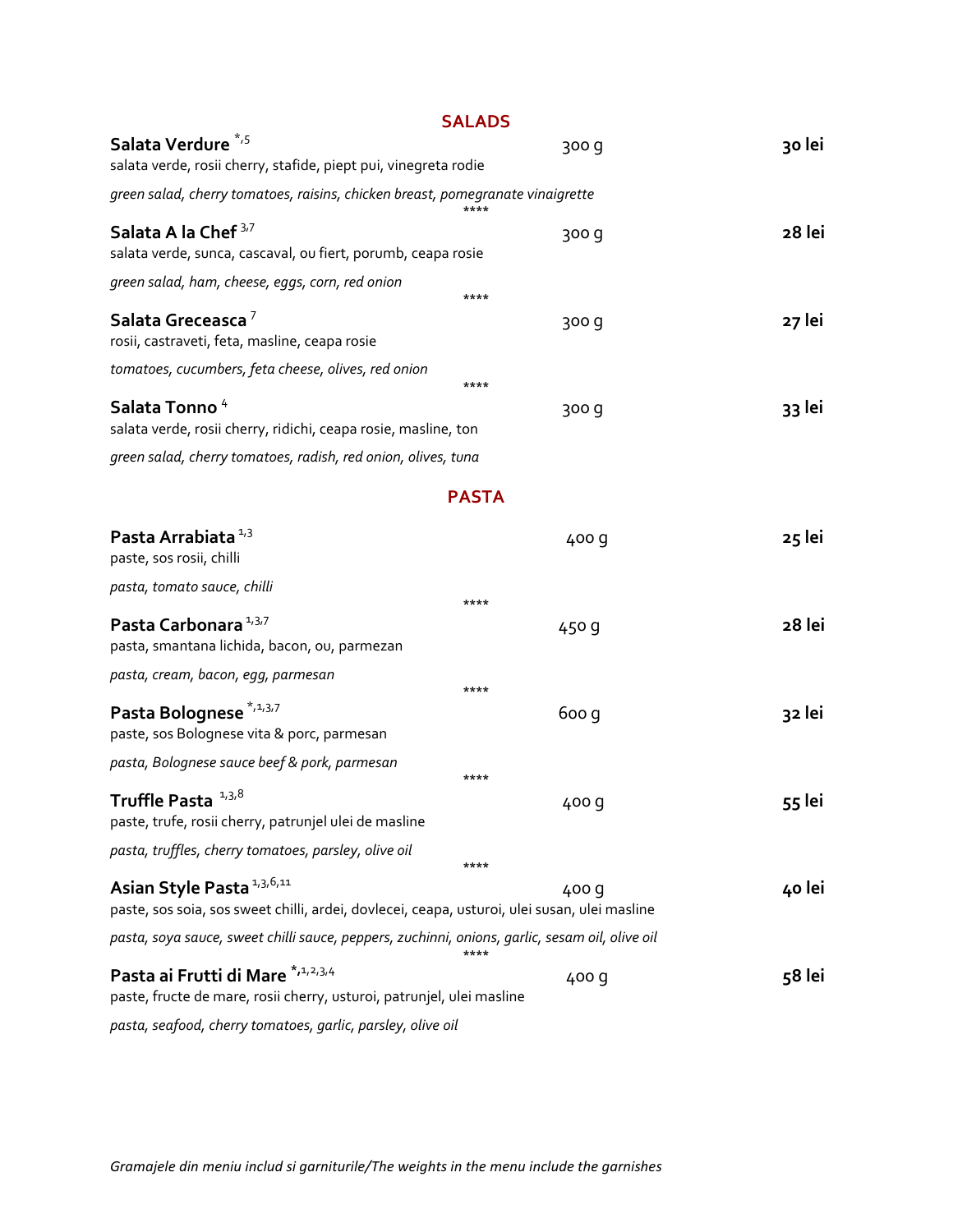**RISOTTO**

| Risotto ai Funghi <sup>*,7</sup><br>risotto, smantana lichida, champignon                                                                                          | 400 g         | 28 lei  |
|--------------------------------------------------------------------------------------------------------------------------------------------------------------------|---------------|---------|
| risotto, cream, champignon                                                                                                                                         |               |         |
| Risotto ai Frutti di Mare <sup>*,4</sup><br>risotto, fructe de mare<br>risotto, seafood                                                                            | ****<br>400 g | 48 lei  |
|                                                                                                                                                                    |               |         |
|                                                                                                                                                                    | <b>FISH</b>   |         |
| Somon in crusta de ierburi */4/7<br>somon, ierburi aromate, orez                                                                                                   | 300 g         | 60 lei  |
| salmon, aromatic herbs, rice                                                                                                                                       |               |         |
|                                                                                                                                                                    | ****          |         |
| Caracatita & piure de cartofi cu trufe <sup>*,4,7</sup><br>caracatita, piure cartofi & trufe, rosii cherry, ceapa, usturoi, ulei masline                           | 300 q         | 140 lei |
| octopus, potato puree & truffles, cherry, onion, garlic, olive oil                                                                                                 |               |         |
| Pastrav file cu piure de mazare & cartofi *,4,7<br>pastrav, piure mazare, cartofi natur, sos lime                                                                  | ****<br>300 g | 59 lei  |
| trout, peas puree, boiled potatoes, lime sauce                                                                                                                     |               |         |
| Creveti la tigaie *,2,4<br>creveti, rosii cherry, ceapa rosie, usturoi, patrunjel, ulei masline<br>shrimps, cherry tomatoes, red onion, garlic, parsley, olive oil | ****<br>350 g | 63 lei  |
|                                                                                                                                                                    |               |         |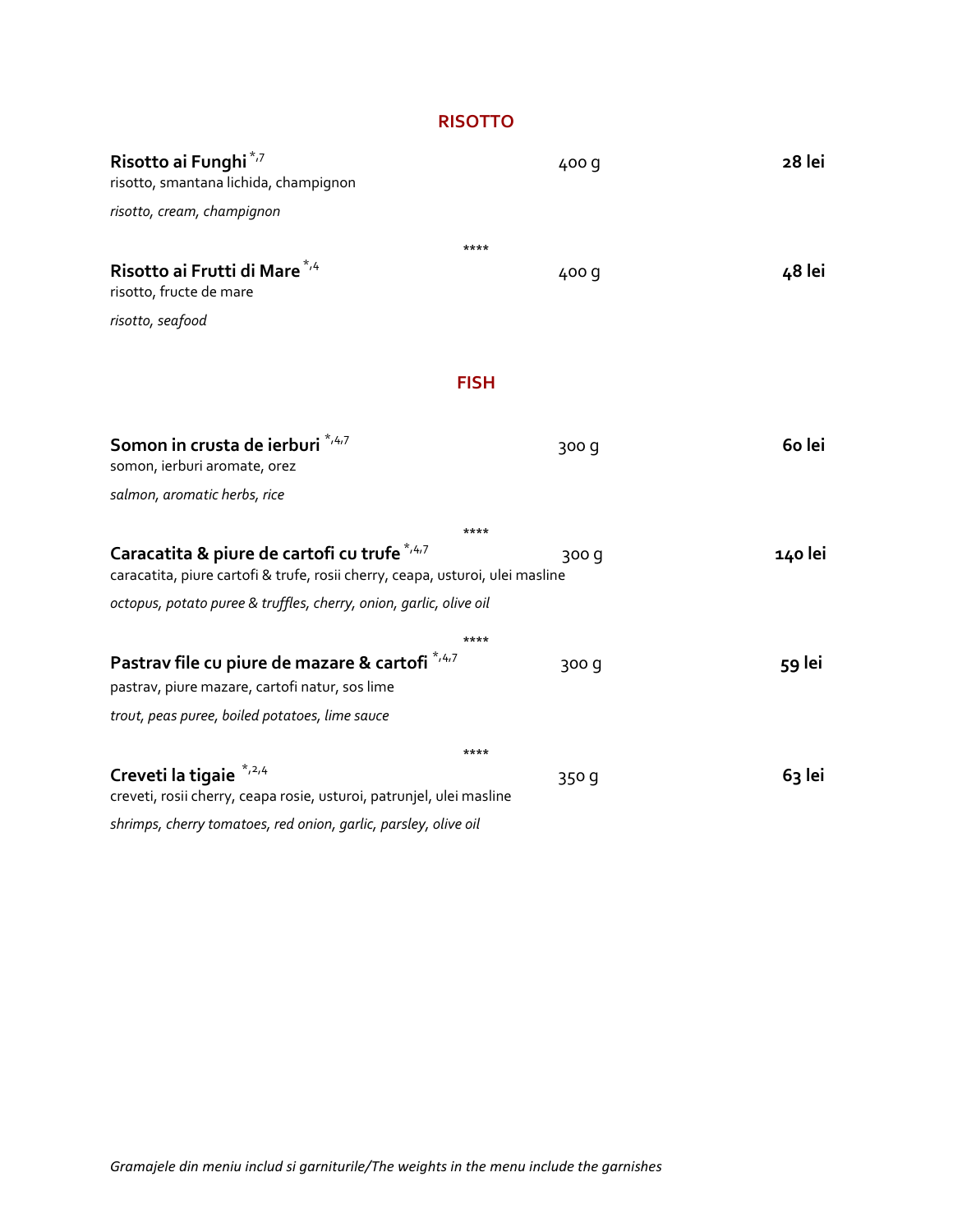#### **MEAT**

| Piept de rata cu sos portocale<br>piept rata, cartofi gratinati, sos portocale                                          | 300 g | 85 lei                   |
|-------------------------------------------------------------------------------------------------------------------------|-------|--------------------------|
| duck breast, marinated red cabbage, gratin potatoes, orange sauce<br>****                                               |       |                          |
| Piept de pui & piure de cartofi dulci *,7<br>piept de pui, piure cartofi dulci, sos gorgonzola                          | 300 g | 48 lei                   |
| chicken breast, mashed sweet potatoes, gorgonzola sauce<br>****                                                         |       |                          |
| Piept de pui cu sos de ciuperci & orez */7<br>piept de pui, smantana lichida, champignon, orez                          | 300 g | 38 lei                   |
| chicken breast, cream, champignon, rice<br>****                                                                         |       |                          |
| Piept de curcan cu sos de ardei rosu & orez salbatic *.7<br>piept de curcan, sos ardei rosu, orez salbatic              | 300 g | 48 lei                   |
| turkey breast, red pepper sauce, wild rice<br>****                                                                      |       |                          |
| Rib Eye $*37$<br>Rib Eye, cartofi la tigaie, champignon, ceapa calita, sos brun cu piper                                | 350 g | 135 lei                  |
| Rib Eye, potatoes, champignon, onions, brown sauce with pepper<br>****                                                  |       |                          |
| Ficat de vitel & piure de cartofi <sup>7</sup><br>ficat de vitel, piure de cartofi, ceapa, mar, sos brun                | 300 g | 55 lei                   |
| veal liver, potato puree, onion, apple, brown sauce<br>****                                                             |       |                          |
| Obrajori de vitel 7<br>obrajori de vitel, piure cartofi cu trufe, brocoli, sos brun                                     | 300 g | 75 lei                   |
| veal cheeks, truffle potato puree, broccoli, brown sauce<br>****                                                        |       |                          |
| Snitel Vienez <sup>*,1,3,7</sup><br>pui / porc / vita & cartofi prajiti<br>chicken / pork / beef & French fries<br>**** | 450 g | 45 lei / 55 lei / 65 lei |
| $*_{77}$<br>Medalion de porc cu sos gorgonzola<br>medallion de porc, cartofi piure, morcovi, sos gorgonzola             | 300 g | 65 lei                   |
| pork medallions, potato puree, carrots, gorgonzola sauce<br>****                                                        |       |                          |
| Cotlet de berbecut * <sup>7</sup><br>cotlet de berbecut, legume mediteraneene, piure cartofi dulci                      | 300 g | 85 lei                   |
| lamb chops, Mediterranean vegetables, sweet potatoes puree                                                              |       |                          |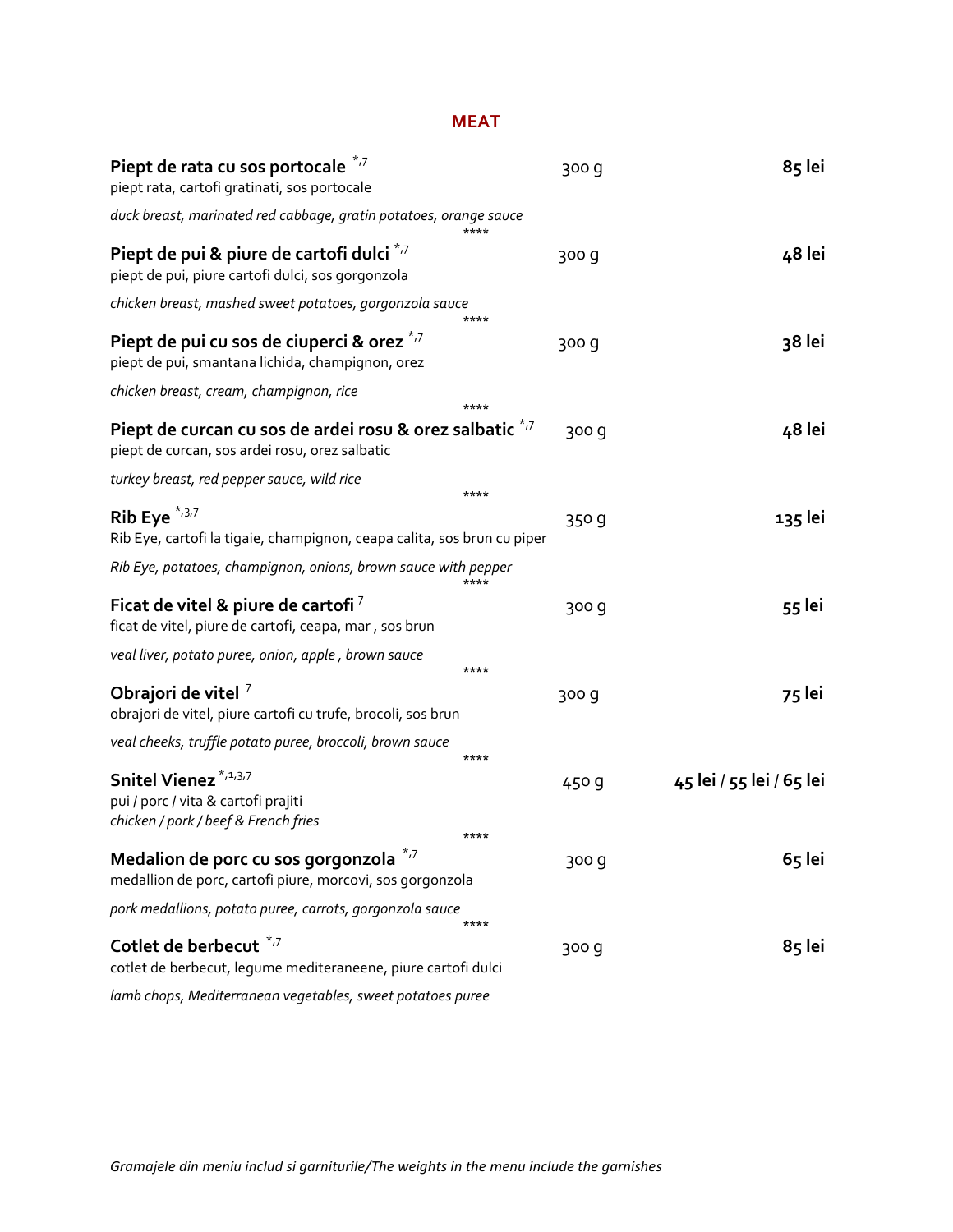#### **GRILL**

| Piept pui <sup>*</sup><br>Chicken breast | 200q   | 30 lei |
|------------------------------------------|--------|--------|
|                                          | $****$ |        |
| Piept curcan <sup>*</sup>                | 200q   | 40 lei |
| Turkey breast                            |        |        |
|                                          | $****$ |        |
| Filet Mignon <sup>*</sup>                | 250g   | 60 lei |
|                                          | ****   |        |
| Muschiulet de porc <sup>*</sup>          | 250q   | 47 lei |
| pork tenderloin                          |        |        |
|                                          | ****   |        |
| Somon file */4                           | 250g   | 43 lei |
| salmon fillet                            |        |        |

**SIDES**

| Cartofi prajiti / French fries <sup>*</sup>                | 150 g | 10 lei |
|------------------------------------------------------------|-------|--------|
|                                                            | ****  |        |
| Cartofi wedges / Wedges <sup>*</sup>                       | 150g  | 15 lei |
|                                                            | ****  |        |
| Cartofi piure / Mashed potatoes <sup>7</sup>               | 150g  | 13 lei |
|                                                            | ****  |        |
| Cartofi piure cu trufe / Truffle Potato Puree <sup>7</sup> | 150 g | 22 lei |
|                                                            | ****  |        |
| Cartofi copti / Baked potatoes                             | 150g  | 13 lei |
|                                                            | ****  |        |
| Orez / Rice                                                | 150 g | 8 lei  |
|                                                            | ****  |        |
| Orez cu legume / Rice with vegetables                      | 150g  | 12 lei |
|                                                            | ****  |        |
| Orez cu spanac / Rice with spinach                         | 150 g | 13 lei |
|                                                            | ****  |        |
| Piure telina / Celery puree <sup>7</sup>                   | 150 g | 15 lei |
|                                                            | ****  |        |
| Legume sote / Sauteed vegetables                           | 150g  | 15 lei |
|                                                            | ****  |        |
| Legume la gratar / Grilled vegetables                      | 150 g | 15 lei |

*Gramajele din meniu includ si garniturile/The weights in the menu include the garnishes*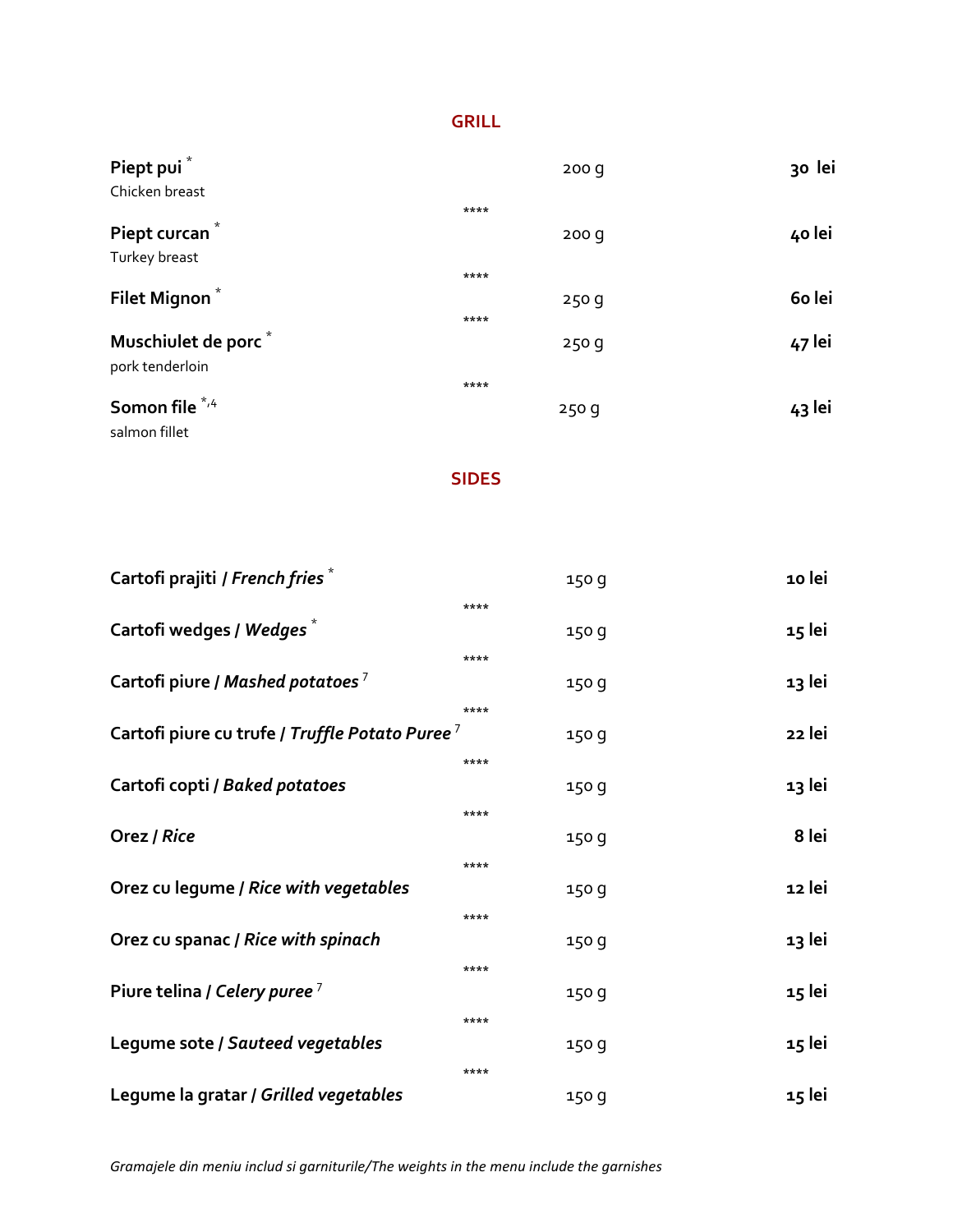### **SALATE GARNITURI**

| Salata asortata / Mixed salad                    | 150q  | 12 lei |
|--------------------------------------------------|-------|--------|
| ****                                             |       |        |
| Salata de rosii / Tomatoes salad                 | 150q  | 10 lei |
| ****                                             |       |        |
| Salata de varza / Cabbage salad                  | 150q  | 10 lei |
| ****                                             |       |        |
| Salata rucola / Rucola salad                     | 150 g | 15 lei |
| ****                                             |       |        |
| Rucola & rosii cherry / Rucola & Cherry tomatoes | 150 q | 18 lei |
| ****                                             |       |        |
| Salata muraturi / Pickle salad                   | 150 g | 10 lei |